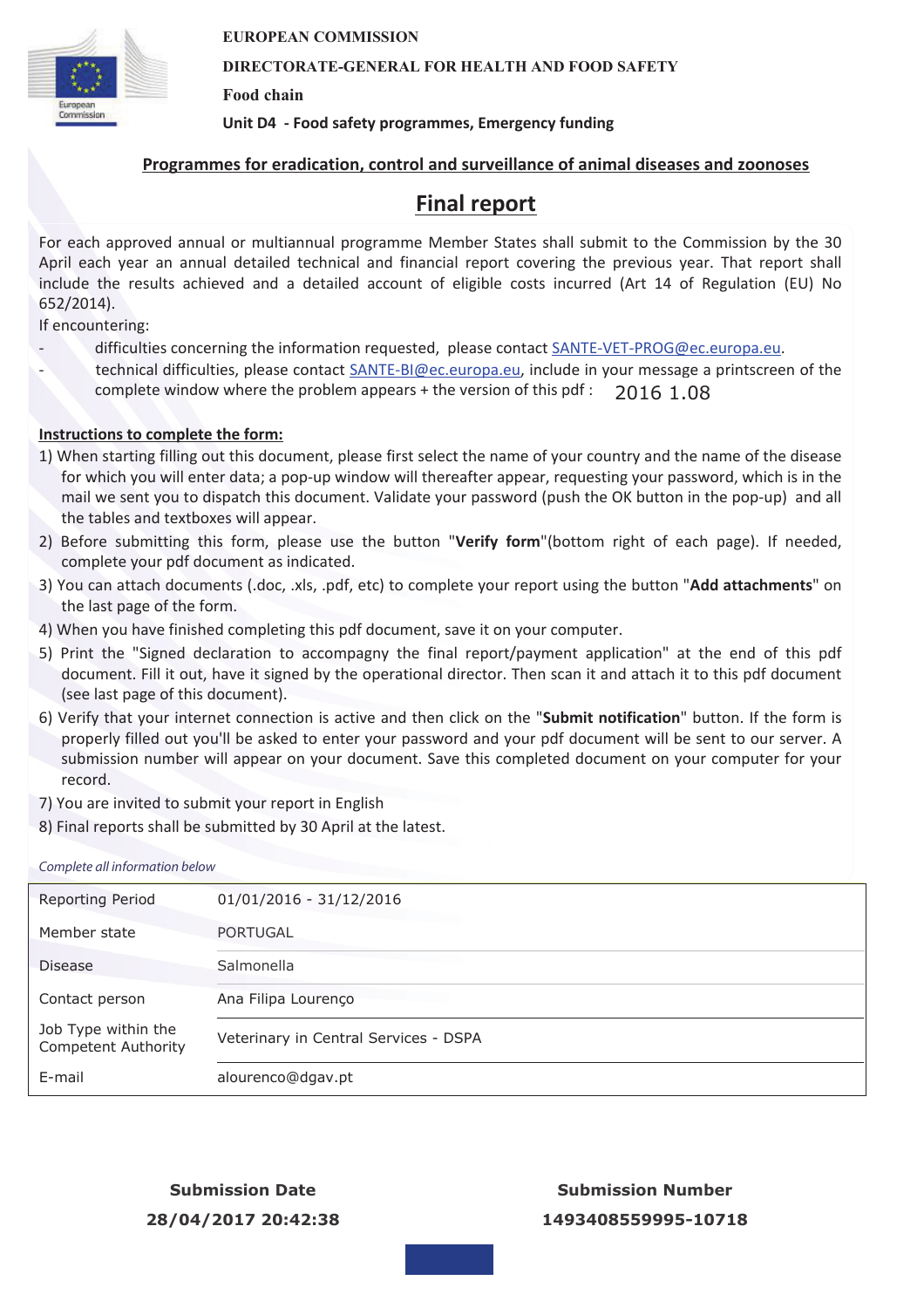

## **1. Technical implementation of the programme**

1.1 Description and evaluation of the evolution of the epidemiological situation, the technical implementation of the activities foreseen under the programme and the cost-effectiveness of the programme.

The implementation of the programs in 2016 resulted in the accomplishments of the objectives established in the EU Regulations, with the exception of the laying flocks.

No positive results were found in the breeding flocks programme, while in broilers a decreased on the incidence of targeted serotypes was observed (from 0.2 to 0.1%). In fattening turkeys and laying hens flocks there was an increase on the incidence, however the target could be reached in the case of fattening turkeys.

The programme was implemented as foreseen with a coverage of 100% of holdings and flocks, and most FBO own checks and official controls carried out as planned.

The evaluation of cost / benefit must take into account several factors including the cost of disease corresponding to direct losses to production (cost of morbidity and cost of decreased production) and indirect losses (eg barriers to free trade). The benefits resulting from the reduction of salmonellosis in poultry is also associated with a lower likelihood of infection of consumers via their products and with the associated socio-economic benefits.

1.2 Details on the level of achievement of the targets set in the approved programme and technical difficulties.

As referred all programs except in laying hens, Portugal has reached the Community target set. The final national results are the following: Reproductive flocks – no positive flocks Laying hens – 12 positive flocks (2.5%) Broilers – 15 positive flocks (0.1%) Fattening Turkeys – 4 positive flocks (0.3%) No major technical difficulties were encountered.

1.3 Epidemiological maps for infection and other relevant data on the disease/activities (information on serotypes involved,...) (Please attach files of data using the PDF attachement feature) Use the textbox below to provide clarifications for the maps you attach, if needed.

Graphics on the evolution of coverage (existing and tested flocks) and positive flocks are presented in Annex for breeding, laying hens and broilers flocks and for fattening turkeys. It can be observed that all flocks are tested and numbers of positive flocks are low with some variation over time.

Data on 375 confirmed human cases resulted in 62% of targeted serotypes, namely: S. Enteritidis – 109 S. Typhimurium – 74 S. Monophasic Salmonella Typhimurium 1,4,[5],12:i:- – 51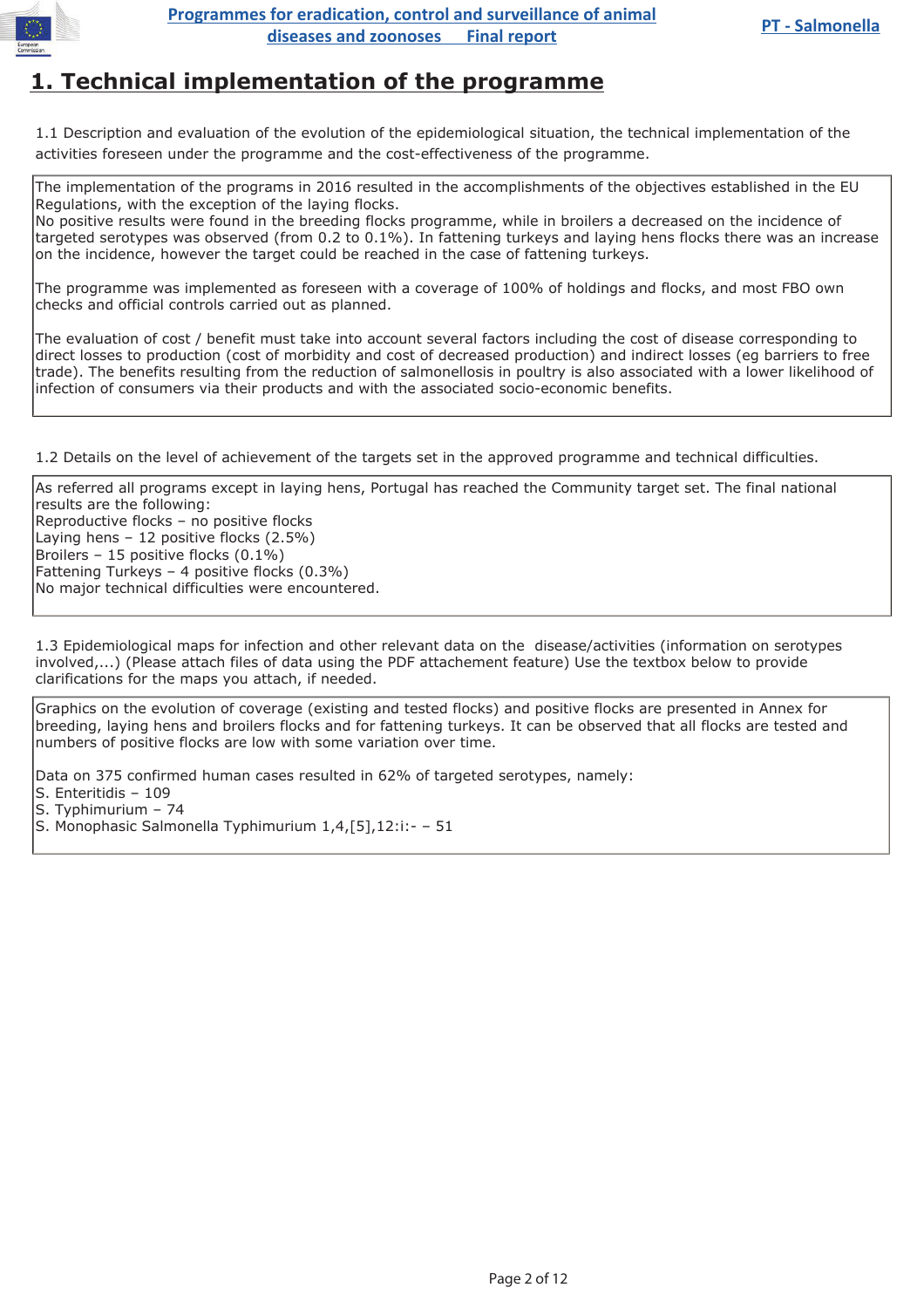

# **2. Tables for Salmonella monitoring outcome of the year**

VERY IMPORTANT: Please fill out the following tables with figures corresponding to measures performed during the implementing period (1/1 to 31/12)

|                                  | Number of adult flocks<br>checked (1) | Number of these flocks<br>infected by a target<br>serovar | <b>Incidence</b> |
|----------------------------------|---------------------------------------|-----------------------------------------------------------|------------------|
| Breeding flocks of Gallus gallus | 537                                   | 0                                                         | 0,0              |
| Laying hen flocks                | 481                                   | 12                                                        | 2,5              |
| <b>Broiler flocks</b>            | 11 733                                | 15                                                        | 0,1              |
| Breeding flocks of turkeys       | 0                                     | 0                                                         |                  |
| Fattening flocks of turkeys      | 1 1 5 5                               | $\overline{4}$                                            | 0,3              |
|                                  |                                       |                                                           |                  |

(1) A flock checked is a flock where samples were taken under a Salmonella control programme. Even if checked several times, such flocks shall only be counted once.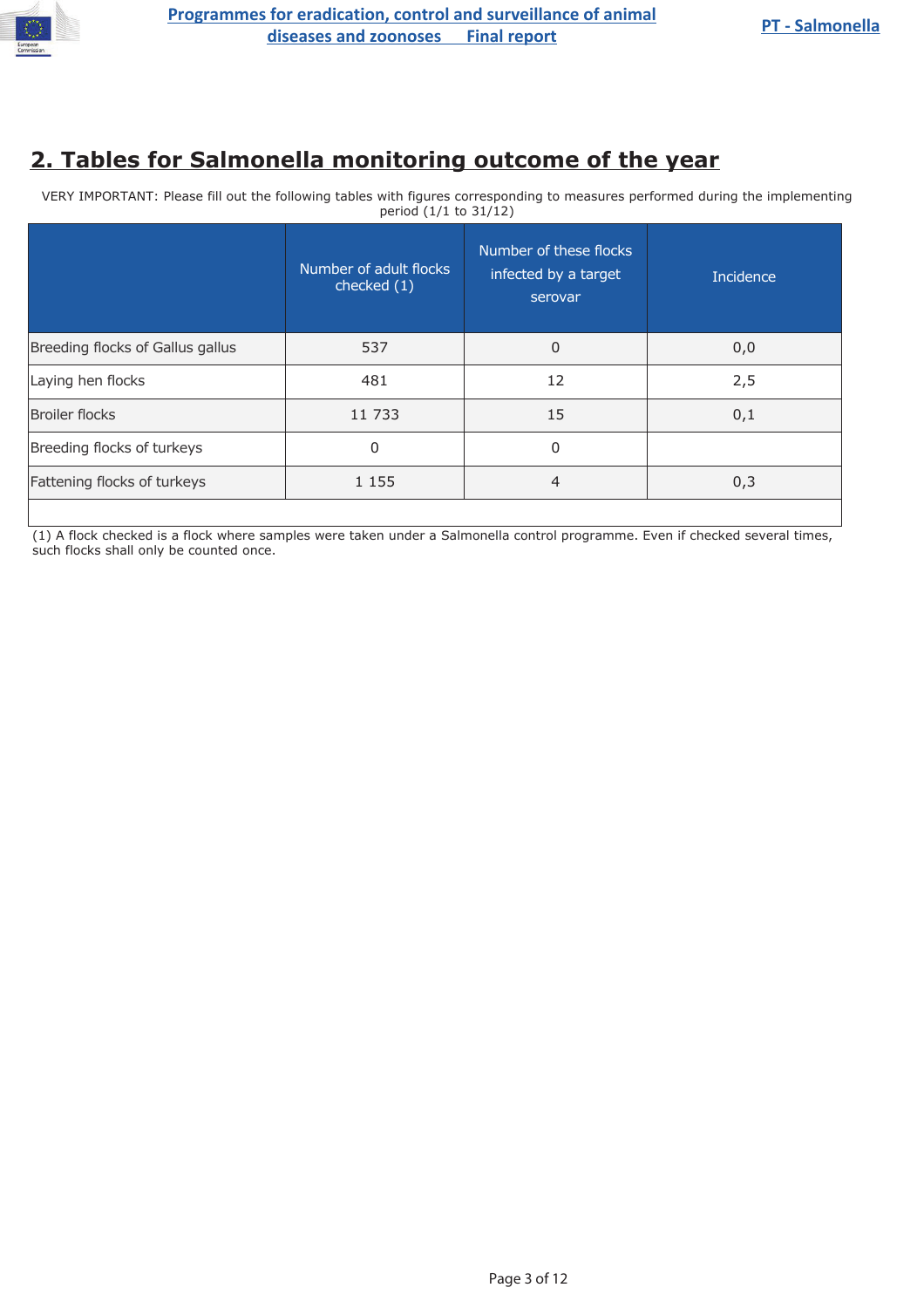

## **Table A - Breeding flocks of Gallus gallus**

| No of flocks with more than 250 adult breeders of Gallus gallus | 537                               |                              |                |
|-----------------------------------------------------------------|-----------------------------------|------------------------------|----------------|
| No of flocks covered by the programme (1)                       |                                   | Rearing flocks (10)          | 270            |
|                                                                 |                                   | Adults                       | 537            |
| No of flocks checked (2) by the Competent Authorities (3)       |                                   | Rearing flocks (10)          | $\mathbf 0$    |
|                                                                 |                                   | Adults                       | 497            |
| No of flocks checked by the FBO                                 |                                   | Rearing flocks (10)          | 270            |
|                                                                 |                                   | Adults                       | 537            |
| No of official visits to take samples (5)                       |                                   | Routine (holding)            | 635            |
|                                                                 |                                   | Routine (hatchery)           | $\overline{0}$ |
|                                                                 |                                   | Confirmatory sampling (7)    | $\mathbf 0$    |
|                                                                 |                                   | Efficacy of disinfection (6) | $\mathbf 0$    |
| Positive flocks (4) (SE, ST, SH, SI, SV)                        | No of positive flocks             | Rearing flocks (10)          | $\mathbf 0$    |
|                                                                 |                                   | Adults                       | $\mathbf 0$    |
|                                                                 | No of positive flocks depopulated | Rearing flocks (10)          | $\mathbf 0$    |
|                                                                 |                                   | Adults                       | $\mathbf 0$    |
|                                                                 | No of birds concerned             | Rearing flocks (10)          | $\mathbf{0}$   |
|                                                                 |                                   | Adults                       | $\mathbf 0$    |
|                                                                 | No of eggs                        | Heat treated                 | $\mathbf{0}$   |
|                                                                 |                                   | Destroyed                    | $\mathbf{0}$   |

- (1) All flocks covered by the national *Salmonella* programme (including those with less than 250 adult breeders which may also be subject to the programme);
- (2) A flock checked is a flock where samples were taken under the *Salmonella* national control programme;
- (3) A flock shall no be counted more than once even if it was checked more than once;
- (4) Flocks where at least one target serovar was found. Even if more than one positive sample was found on a flock, it shall be counted only once.
- (5) Each time an official visit is made to take official samples on one flock; if X flocks are sampled on the same holding, X official visits can be counted. For hatcheries, for each flock officially sampled at the hatchery, one visit can be counted. Confirmatory sampling visits shall not be systematically performed (except for positive samples at the hatchery).
- (6) After depopulation of a flock infected by a target Salmonella serovar.
- (7) In accordance with provisions of Reg (EU) No 200/2010 points 2.2.22(b) and (c) of the annex : confirmatory sampling after positive samplings at the hatchery, or in case of suspicion of false positive.
- (10) See definition in Annex II.B of Regulation (EC) No 2160/2003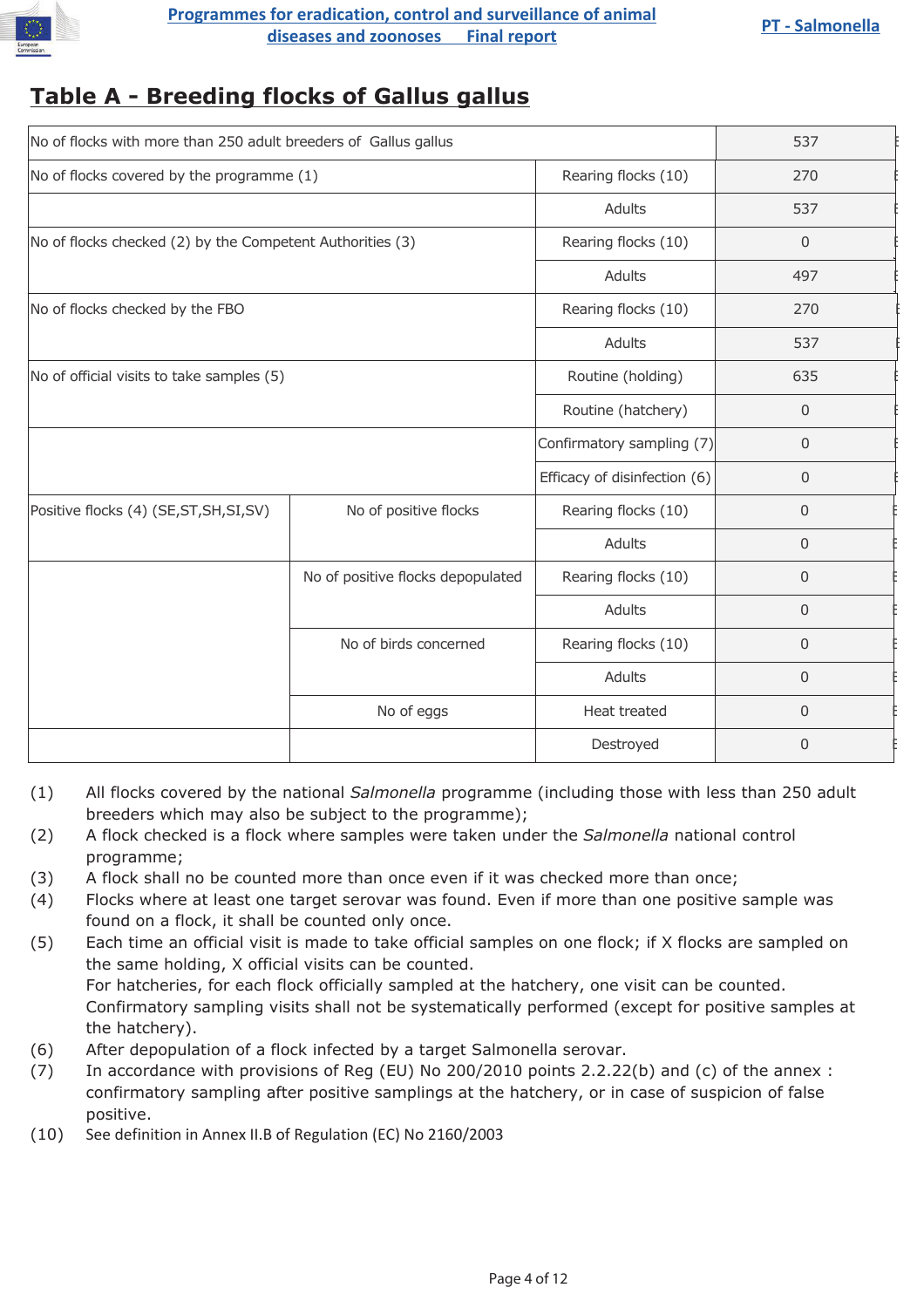

# **Programmes for eradication, control and surveillance of animal**<br> **diseases and zoonoses** Final report<br> **EXPLANCE AND REPORT**

# **Table B - Flocks of laying hens**

| No of holdings with more than 1,000 adult laying hens |                                                            |                                               |                                                  | 146            |
|-------------------------------------------------------|------------------------------------------------------------|-----------------------------------------------|--------------------------------------------------|----------------|
| No of flocks in these holdings                        |                                                            |                                               | Rearing flocks (10)                              | 43             |
|                                                       |                                                            |                                               | <b>Adults</b>                                    | 476            |
| No of holdings covered by the programme (1)           |                                                            |                                               |                                                  | 191            |
| No of flocks in these holdings                        |                                                            |                                               | Rearing flocks (10)                              | 147            |
|                                                       |                                                            |                                               | <b>Adults</b>                                    | 481            |
| Official checks                                       |                                                            |                                               | No of holdings with adult flocks checked (2) (3) | 139            |
|                                                       |                                                            |                                               | No of adult flocks checked in these holdings     | 162            |
|                                                       |                                                            |                                               | No of pullet flocks checked in these holdings    | $\overline{2}$ |
| FBO checks                                            |                                                            |                                               | No of holdings checked (2bis) (3)                | 191            |
|                                                       |                                                            | No of adult flocks checked in these holdings  |                                                  | 481            |
|                                                       |                                                            | No of pullet flocks checked in these holdings |                                                  | 147            |
| No of official visits to take samples (4)             |                                                            | Routine (4bis)                                |                                                  | 141            |
|                                                       |                                                            |                                               | Confirmatory sampling (5)                        | 10             |
|                                                       |                                                            | Specific samples (6)                          |                                                  | 23             |
|                                                       |                                                            | Competent authority samples (7)               |                                                  | $\Omega$       |
|                                                       |                                                            | Efficacy of disinfection (9)                  |                                                  | $\mathbf 0$    |
| Positive flocks (8) (SE,ST)                           | No of positive flocks                                      |                                               | Rearing flocks (10)                              | $\mathbf{1}$   |
|                                                       |                                                            |                                               | <b>Adults</b>                                    | 12             |
|                                                       | No of positive flocks depopulated<br>No of birds concerned |                                               | Rearing flocks (10)                              | $\Omega$       |
|                                                       |                                                            |                                               | Adults                                           | $\overline{4}$ |
|                                                       |                                                            |                                               | Rearing flocks (10)                              | 99800          |
|                                                       |                                                            |                                               | Adults                                           | 438 301        |
|                                                       | No of eggs                                                 |                                               | Destroyed                                        | 22 770 490     |

- (1) All holdings covered by the national *Salmonella* programme (including those with less than 1,000 laying hens which were also subject to the programme);
- (2) A holding/flock checked is a holding/flock where official samples were taken under the *Salmonella* national control programme;
- (2bis) A holding/flock checked is a holding/flock where FBO samples were taken under the *Salmonella* national control programme;
- (3) A holding/flock shall no be counted more than once even if it was checked more than once;
- (4) Each time an official visit is made to take official samples on one flock; if X flocks are sampled on the same holding, X official visits can be counted.
- (4bis) Point 2.1.(a) of Annex to Regulation (EU) No 517/2011
- (5) Annex D.4.b of Regulation (EC) No 2160/2003
- $(6)$  Point 2.1. $(b)(c)$  and  $(d)$  of Annex to Regulation (EU) No 517/2011;
- (7) Point 2.1.(e) of Annex to Regulation (EU) No 517/2011;
- (8) Flocks where at least one target serovar was found. Even if more than one positive sample was found on a flock, it shall be counted only once.
- (9) After depopulation of a flock infected by a target Salmonella serovar.
- (10) See definition in Annex II.B of Regulation (EC) No 2160/2003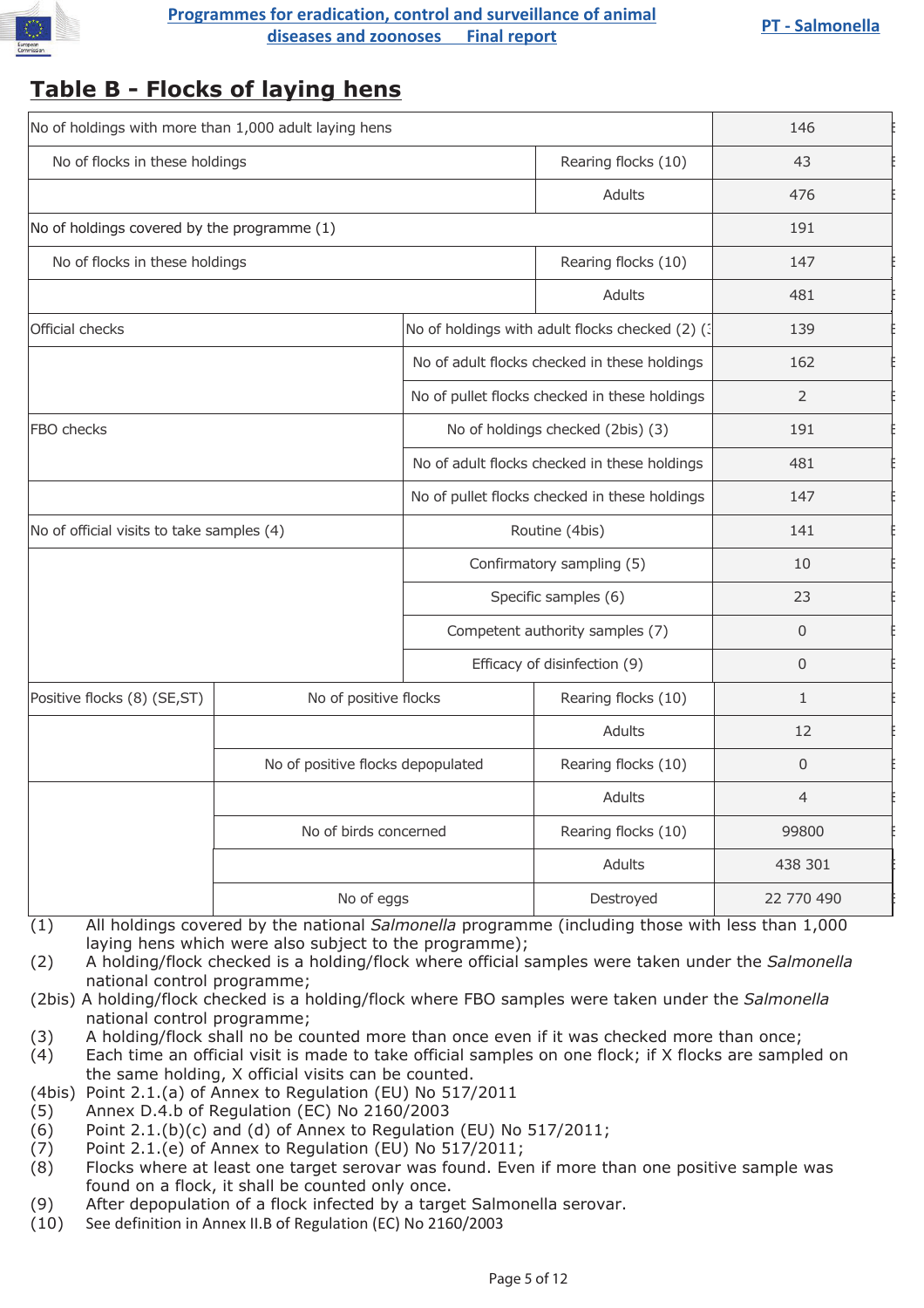

# **Programmes for eradication, control and surveillance of animal**<br> **diseases and zoonoses** Final report<br> **EXPLANCE AND REPORT**

## **Table C - Broiler flocks**

| No of holdings with more than 5,000 broilers  | 1 2 6 1                      |        |
|-----------------------------------------------|------------------------------|--------|
| No of flocks produced in these holdings       | 11 287                       |        |
| No of holdings covered by the programme (1)   | 1 4 6 5                      |        |
| No of flocks produced in these holdings       |                              | 11 733 |
| No of flocks checked (official checks) (2)(3) | 128                          |        |
| No of flocks checked (FBO checks)             | 11 733                       |        |
| No of official visits to take samples (5)     | Routine                      | 128    |
|                                               | Efficacy of disinfection (6) | 0      |
| No of positive flocks (4) (SE, ST)            | 15                           |        |
|                                               |                              |        |

- (1) All holdings covered by the national *Salmonella* programme (including those with less than 5,000 broilers which may also be subject to the programme);
- (2) A flock checked is a flock where samples were taken under the *Salmonella* national control programme;
- (3) A flock shall no be counted more than once even if it was checked more than once;
- (4) Flocks where at least one target serovar was found. Even if more than one positive sample was found on a flock, it shall be counted only once.
- (5) Each time an official visit is made to take official samples on one flock; if X flocks are sampled on the same holding, X official visits can be counted.
- (6) After depopulation of a flock infected by a target Salmonella serovar.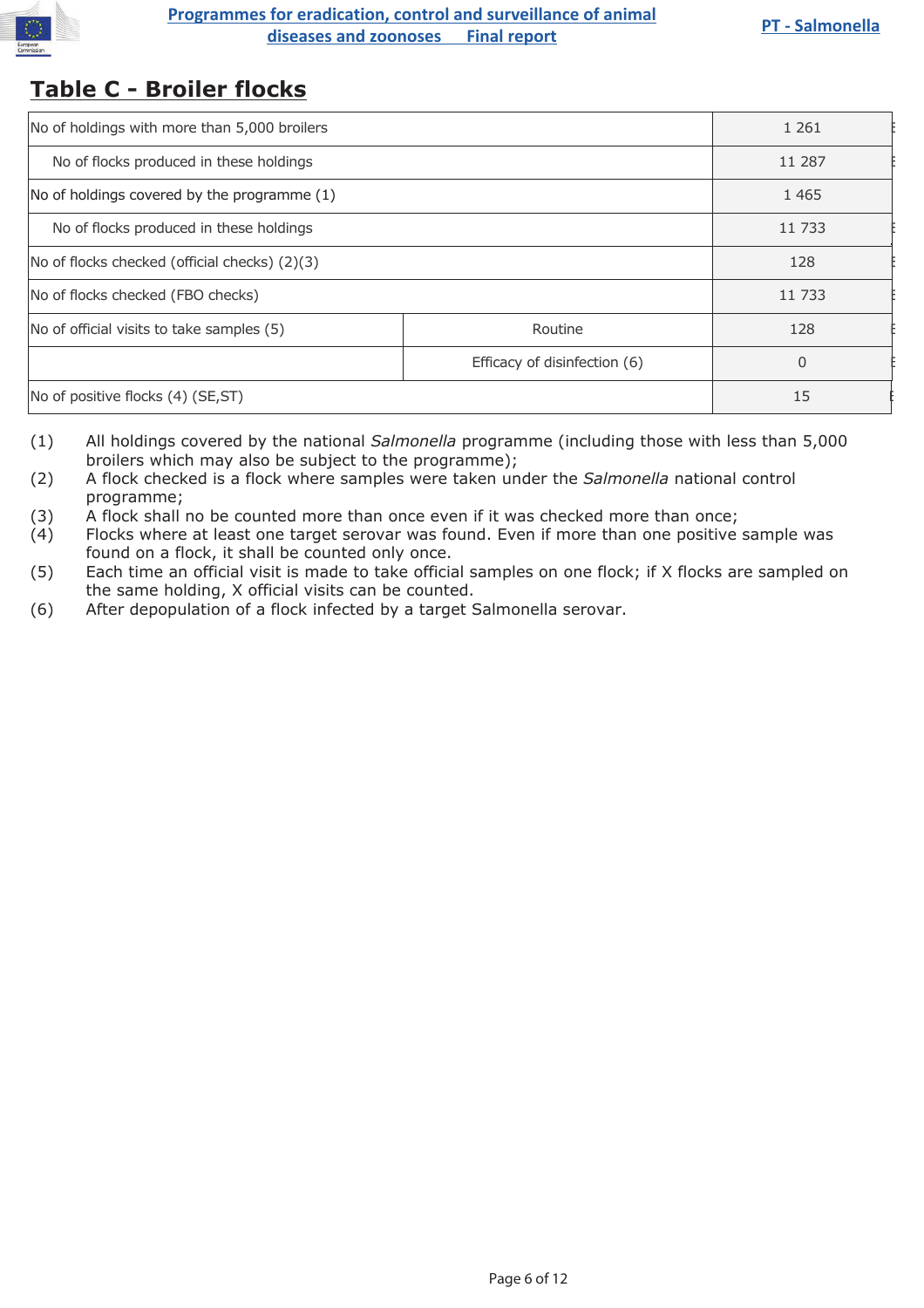

# **Table D - Breeding flocks of turkey**

| No of flocks with more than 250 adult breeding turkeys     | $\mathbf 0$                       |                              |                |
|------------------------------------------------------------|-----------------------------------|------------------------------|----------------|
| No of flocks with elite, great grand parent, grand parents | $\mathbf 0$                       |                              |                |
| No of flocks covered by the programme (1)                  |                                   | Rearing flocks (10)          | $\mathbf 0$    |
|                                                            |                                   | Adults                       | $\mathbf 0$    |
| No of flocks checked (2) by the Competent Authorities (3)  |                                   | Rearing flocks (10)          | $\mathbf 0$    |
|                                                            |                                   | Adults                       | $\mathbf 0$    |
| No of flocks checked by the FBO                            |                                   | Rearing flocks (10)          | $\mathbf 0$    |
|                                                            |                                   | Adults                       | $\mathbf{0}$   |
| No of official visits to take samples (5)                  |                                   | Routine (holding)            | $\mathbf 0$    |
|                                                            |                                   | Routine (hatchery)           | $\mathbf 0$    |
|                                                            |                                   | Confirmatory sampling (7)    | $\mathbf 0$    |
|                                                            |                                   | Efficacy of disinfection (6) | $\mathbf 0$    |
| Positive flocks (4) (SE,ST)                                | No of positive flocks             | Rearing flocks (10)          | $\Omega$       |
|                                                            |                                   | Adults                       | $\mathbf{0}$   |
|                                                            | No of positive flocks depopulated | Rearing flocks (10)          | $\mathbf{0}$   |
|                                                            |                                   | Adults                       | $\mathbf 0$    |
|                                                            | No of birds concerned             | Rearing flocks (10)          | 0              |
|                                                            |                                   | Adults                       | $\mathbf 0$    |
|                                                            | No of eggs                        | Heat treated                 | $\mathbf 0$    |
|                                                            |                                   | Destroyed                    | $\overline{0}$ |

- (1) All flocks covered by the national *Salmonella* programme (including those with less than 250 adult breeding turkeys which may also be subject to the programme);
- (2) A flock checked is a flock where samples were taken under the *Salmonella* national control programme;
- (3) A flock shall no be counted more than once even if it was checked more than once;
- (4) Flocks where at least one target serovar was found. Even if more than one positive sample was found on a flock, it shall be counted only once.
- (5) Each time an official visit is made to take official samples on one flock; if X flocks are sampled on the same holding, X official visits can be counted. For hatcheries, for each flock officially sampled at the hatchery, one visit can be counted. Confirmatory sampling visits shall not be systematically performed (except for positive samples at the hatchery).
- (6) After depopulation of a flock infected by a target Salmonella serovar.
- (7) In accordance with provisions of Reg (EU) No 200/2010 points 2.2.22(b) and (c) of the annex : confirmatory sampling after positive samplings at the hatchery, or in case of suspicion of false positive.
- (10) See definition in Annex II.B of Regulation (EC) No 2160/2003